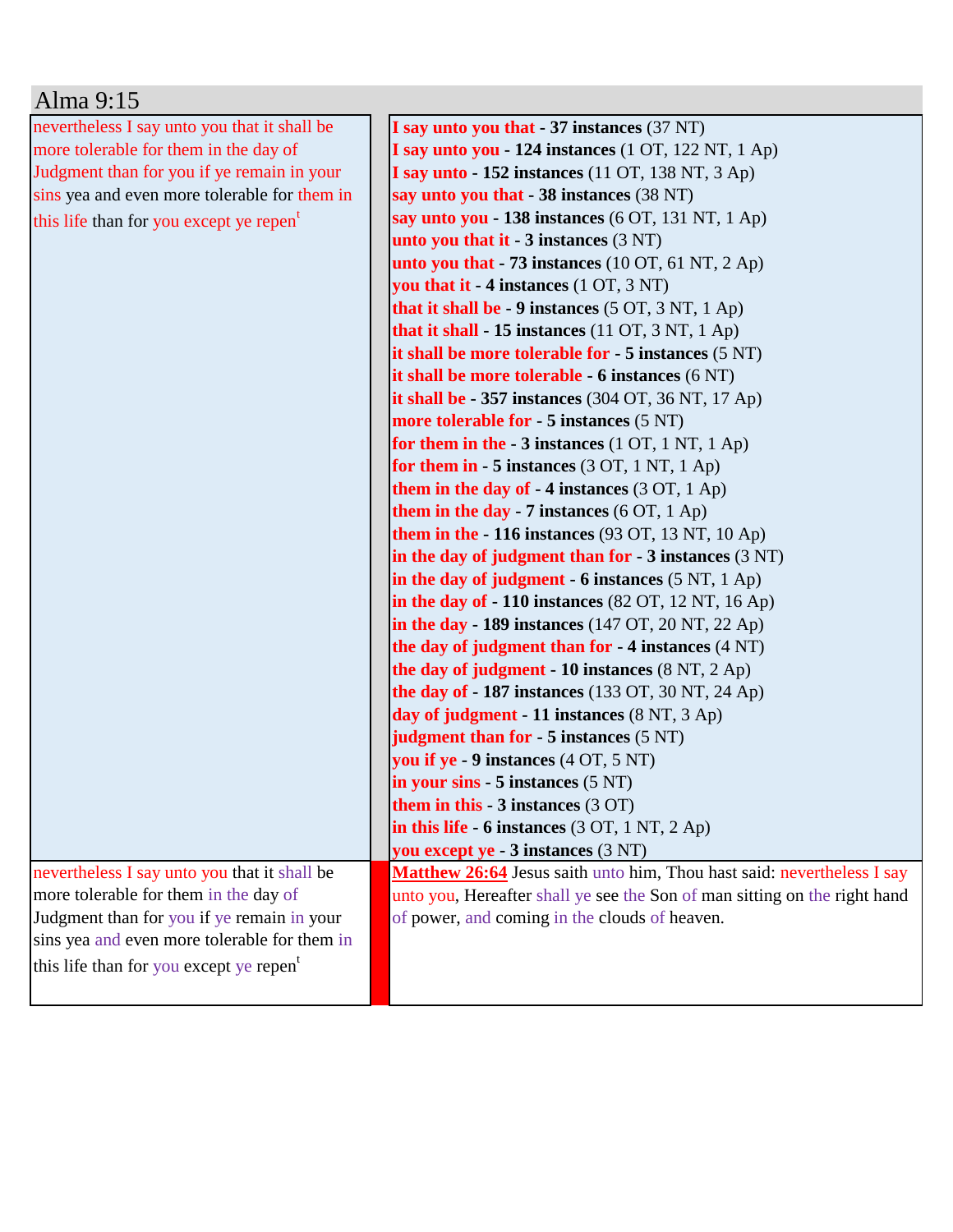| nevertheless I say unto you that it shall be<br>more tolerable for them in the day of<br>Judgment than for you if ye remain in your<br>sins yea and even more tolerable for them in<br>this life than for you except ye repen <sup>t</sup><br>nevertheless I say unto you that it shall be | Matthew 11:24 But I say unto you, That it shall be more tolerable for<br>the land of Sodom in the day of judgment, than for thee.<br><b>Luke 10:12</b> But I say unto you, that it shall be more tolerable in that                            |
|--------------------------------------------------------------------------------------------------------------------------------------------------------------------------------------------------------------------------------------------------------------------------------------------|-----------------------------------------------------------------------------------------------------------------------------------------------------------------------------------------------------------------------------------------------|
| more tolerable for them in the day of<br>Judgment than for you if ye remain in your<br>sins yea and even more tolerable for them in<br>this life than for you except ye repen <sup>t</sup>                                                                                                 | day for Sodom, than for that city.                                                                                                                                                                                                            |
| nevertheless I say unto you that it shall be<br>more tolerable for them in the day of<br>Judgment than for you if ye remain in your<br>sins yea and even more tolerable for them in<br>this life than for you except ye repen <sup>t</sup>                                                 | <b>Judith 16:17</b> Woe to the nations that rise up against my kindred! the<br>Lord Almighty will take vengeance of them in the day of judgment, in<br>putting fire and worms in their flesh; and they shall feel them, and weep<br>for ever. |
| nevertheless I say unto you that it shall be<br>more tolerable for them in the day of<br>Judgment than for you if ye remain in your<br>sins yea and even more tolerable for them in<br>this life than for you except ye repen <sup>t</sup>                                                 | Matthew 11:22 But I say unto you, It shall be more tolerable for Tyre<br>and Sidon at the day of judgment, than for you.                                                                                                                      |
| nevertheless I say unto you that it shall be<br>more tolerable for them in the day of<br>Judgment than for you if ye remain in your<br>sins yea and even more tolerable for them in<br>this life than for you except ye repen <sup>t</sup>                                                 | Luke 10:14 But it shall be more tolerable for Tyre and Sidon at the<br>judgment, than for you.                                                                                                                                                |
| nevertheless I say unto you that it shall be<br>more tolerable for them in the day of<br>Judgment than for you if ye remain in your<br>sins yea and even more tolerable for them in<br>this life than for you except ye repen <sup>t</sup>                                                 | 2 Chronicles 7:17 And as for thee, if thou wilt walk before me, as<br>David thy father walked, and do according to all that I have commanded<br>thee, and shalt observe my statutes and my judgments;                                         |
| nevertheless I say unto you that it shall be<br>more tolerable for them in the day of<br>Judgment than for you if ye remain in your<br>sins yea and even more tolerable for them in<br>this life than for you except ye repen <sup>t</sup>                                                 | <b>Baruch 2:21</b> Thus saith the Lord, Bow down your shoulders to serve the<br>king of Babylon: so shall ye remain in the land that I gave unto your<br>fathers.                                                                             |